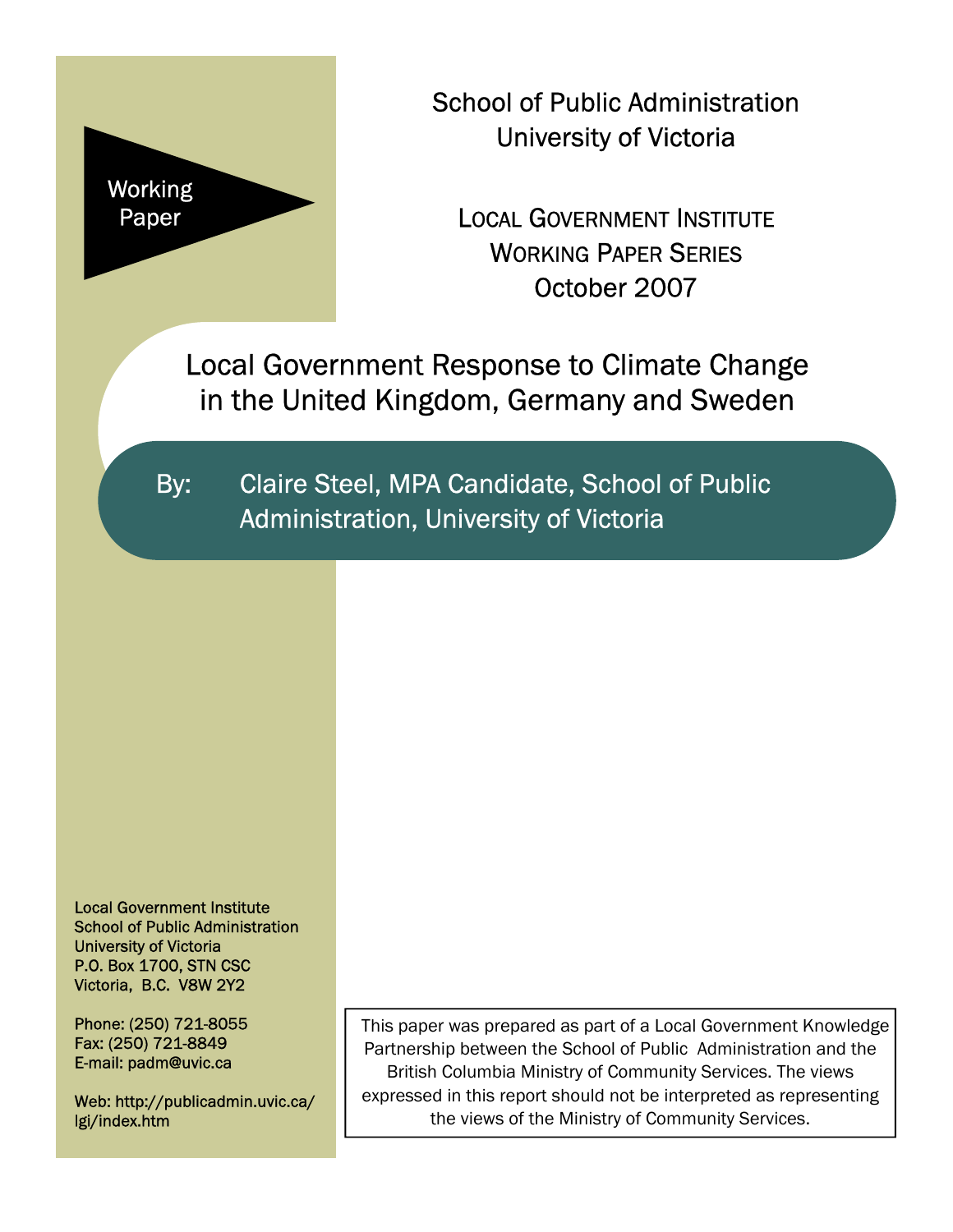# **TABLE OF CONTENTS**

|                     |                                                                                                                | <b>Section One:</b> |
|---------------------|----------------------------------------------------------------------------------------------------------------|---------------------|
|                     |                                                                                                                | 6                   |
|                     |                                                                                                                | 6                   |
|                     |                                                                                                                | 7                   |
|                     |                                                                                                                |                     |
|                     |                                                                                                                |                     |
| <b>Section Two:</b> | <b>Local Government Policies to Address Climate Change in the United</b><br><b>Kingdom, Germany and Sweden</b> |                     |
|                     |                                                                                                                | 9                   |
|                     |                                                                                                                | 9                   |
|                     |                                                                                                                | 10                  |
|                     |                                                                                                                | 11                  |
|                     |                                                                                                                | 13                  |
|                     |                                                                                                                | 15                  |
|                     |                                                                                                                | 15                  |
|                     | Section Three: Local Government Climate Change Initiatives in the United Kingdom,<br><b>Germany and Sweden</b> |                     |
|                     |                                                                                                                | 17                  |
|                     |                                                                                                                | 18                  |
|                     |                                                                                                                | 19                  |
|                     |                                                                                                                | 21                  |
|                     |                                                                                                                | 22                  |
|                     |                                                                                                                |                     |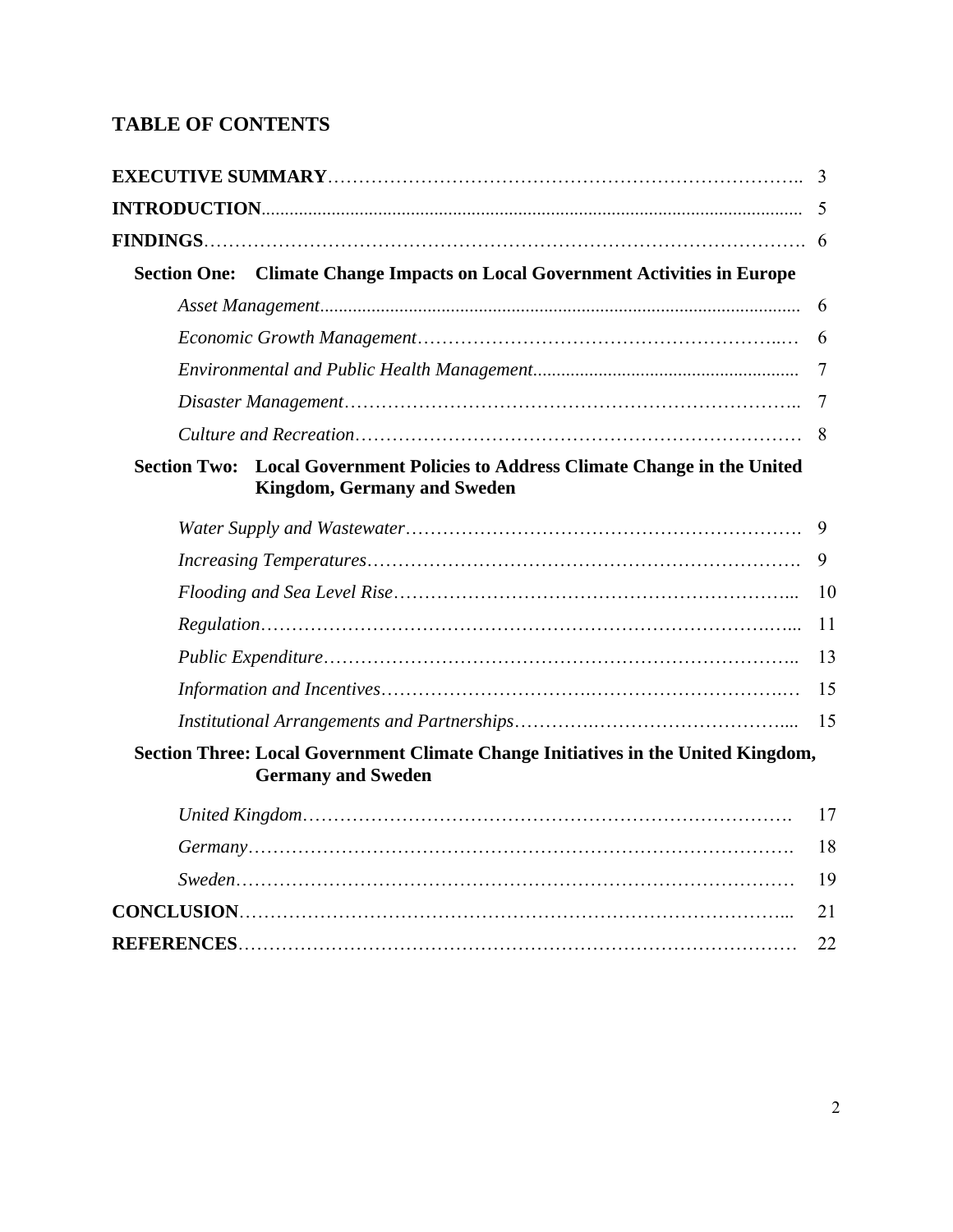### **EXECUTIVE SUMMARY**

Global climate change will affect all aspects of society. Governments and businesses will face both short term and long term challenges. As the earth's climate warms and the dangers increase, it is evident that immediate action is required. Strategies and actions today and in the coming decades to mitigate climate change are needed. It is also clear that adaptation methods are necessary to prepare for the inevitable impacts that cannot be avoided as a result of a warming climate.

Many countries continue to work on mitigation strategies to address climate change. However, adaptation is now widely recognized as being fundamentally important due to the threat of future extreme weather events. The management of water and other natural resources will need to be addressed. Attention will also need to pay a particular focus on agricultural activities and the sources and generation of energy.

In the United Kingdom, Germany and Sweden a number of policy mechanisms have been implemented in local areas with respect to climate change. Flooding remains a major concern in the UK, Germany and Sweden and current adaptation strategies include the building of reservoirs and dykes in both the low and highland areas. Flood warning systems are also in place and require further development, specifically in Germany.

Increasing temperatures in the regions have prompted new spatial planning techniques, transportation strategies, the proactive management of housing quality and the promotion of energy efficiency. Escalating heat waves have signaled the need to improve early health warning systems across Europe and develop preventive emergency plans. Water conservation methods are progressively more supported in the household, industrial and agricultural sectors due to increasing temperatures in a number of areas.

Regulations regarding climate change in the three countries revolve in large part around the continued development and use of renewable resources, monitoring energy usage, and the promotion of energy efficiency measures in municipal buildings, households and new business development. Renewable resources include wind and solar power, geothermal energy, and the use of biofuels. Renewable resources are a significant part of Germany's climate change strategy and in 2003, 26 percent of Sweden's energy consumed came from renewable sources.

Funding for climate change strategies and environmental initiatives are provided by a number of organizations, governments, the private sector and Non-Governmental Organizations. Financial assistance and renovation grants are potentially provided to private households for reducing energy use and through building renovation.

In all three countries, there is a lack of information provided to the public in order to make society aware of both climate change impacts and ways in which to reduce personal contributions to the problem. While some areas of the UK are using information programs to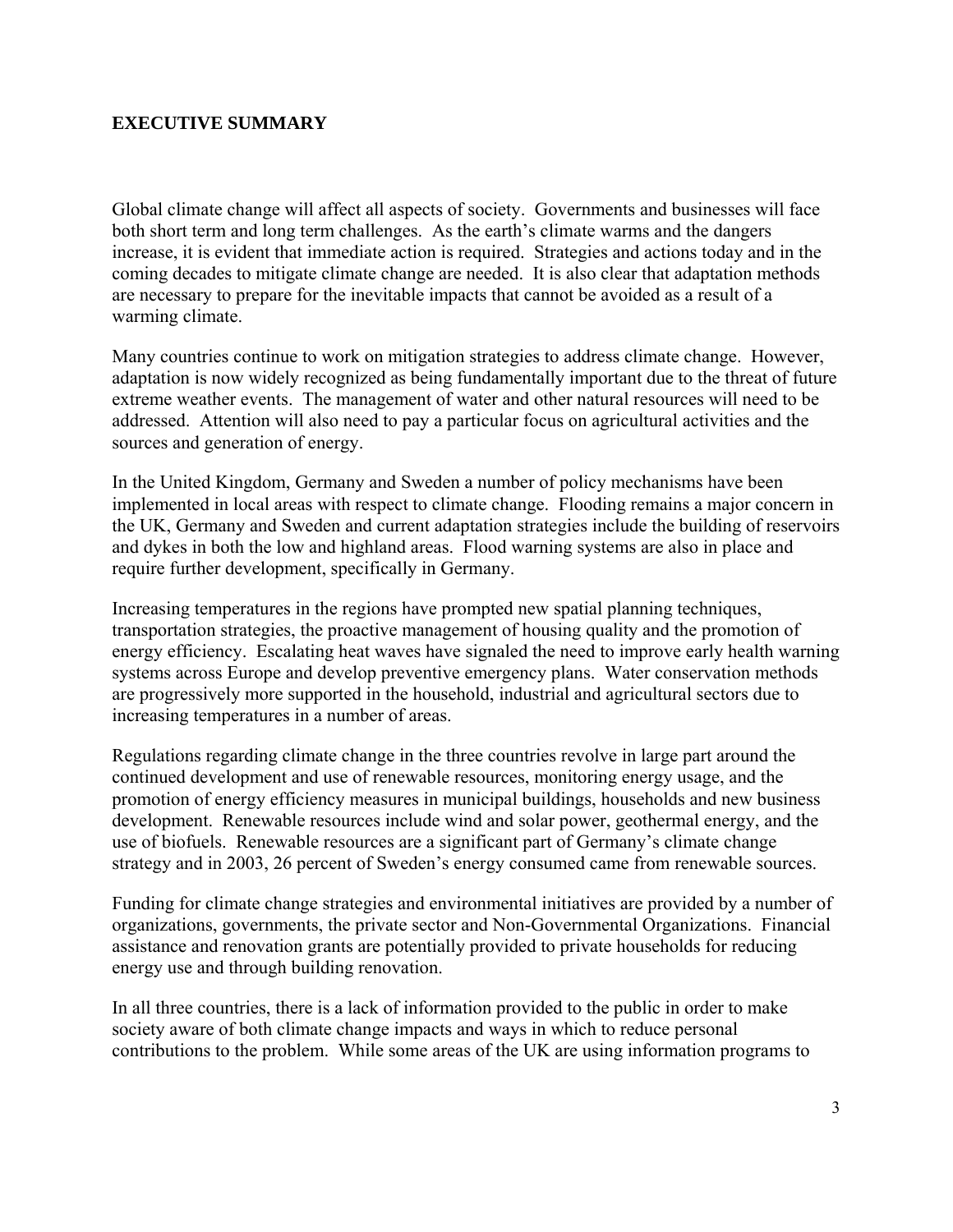change travel and transportation patterns of employees, it is evident through research that both information and incentive programs are not being sufficiently utilized.

There are a number of institutional arrangements and partnerships in place in the UK, Germany and Sweden. The Cities for Climate Protection is an international campaign that currently has 118 local authorities from across Europe participating in the program (LGA, 2005b). Public, private and voluntary sectors in the UK often work together to address the impacts of climate change. In Sweden there are two major networks that focus on climate change mitigation, they are the Climate Change Municipalities and the Eco Municipalities.

In the UK, local governments have implemented a number of initiatives that include a Code for Sustainable Homes, climate change strategies and energy reduction campaigns, as well as intelligent metering that monitors energy used in cities. In one local area a solar village is being developed which, once completed, will provide 20 percent of electricity needs and 50 percent of hot water needs through the use of solar installations.

In Germany, renewable resources are the most significant tools in place to reduce climate change impacts. Wind power now provides more electricity in the country than hydropower. Subsidies are provided to those who want to install solar power to their homes and all types of solar applications are in use. Geothermal power is a renewable resource that is also being developed and used in a number of communities. It is not affected by seasonality, weather effects or temperature and is a clean source of energy.

Sweden wants to become the world's first oil free economy and has been pursuing clean and renewable energy sources in order to achieve this aim. Currently nuclear and hydroelectric power is in use to produce energy but increasingly Sweden is also turning to geothermal heat and solar power. A number of districts are being created that are sustainable and considered ecological cities through the environmental approach taken in the construction and sustainability of the areas. Public and private transportation is being changed to clean vehicles through the promotion of biofuel use and clean transportation such as electric and hybrid vehicles.

It is evident that there are environmental sustainability measures, climate change strategies and initiatives which have been met with a measure of success. What has been revealed is that there are very few performance measures and information programs in place to reveal the success of climate change strategies. Adaptation measures are discussed at length and the importance of these measures is understood, yet implementation remains a future priority.

Climate change will affect many local authority's services, assets and infrastructure. Water, waste management, and energy provision will all be affected. Extreme weather events<sup>[1](#page-3-0)</sup> have shown that climate change will impact society and that infrastructure and services need to be designed to meet the risk (ICLEI, 2007a).

The challenge for the managers and political leaders of local government is to recognize the urgency of climate change and the opportunity to be pro-active and to take the lead in the

<span id="page-3-0"></span><sup>&</sup>lt;sup>1</sup> Such as the flooding that occurred in the European summer of 2002 and 2005, and the extremely hot summer of 2003 and 2006.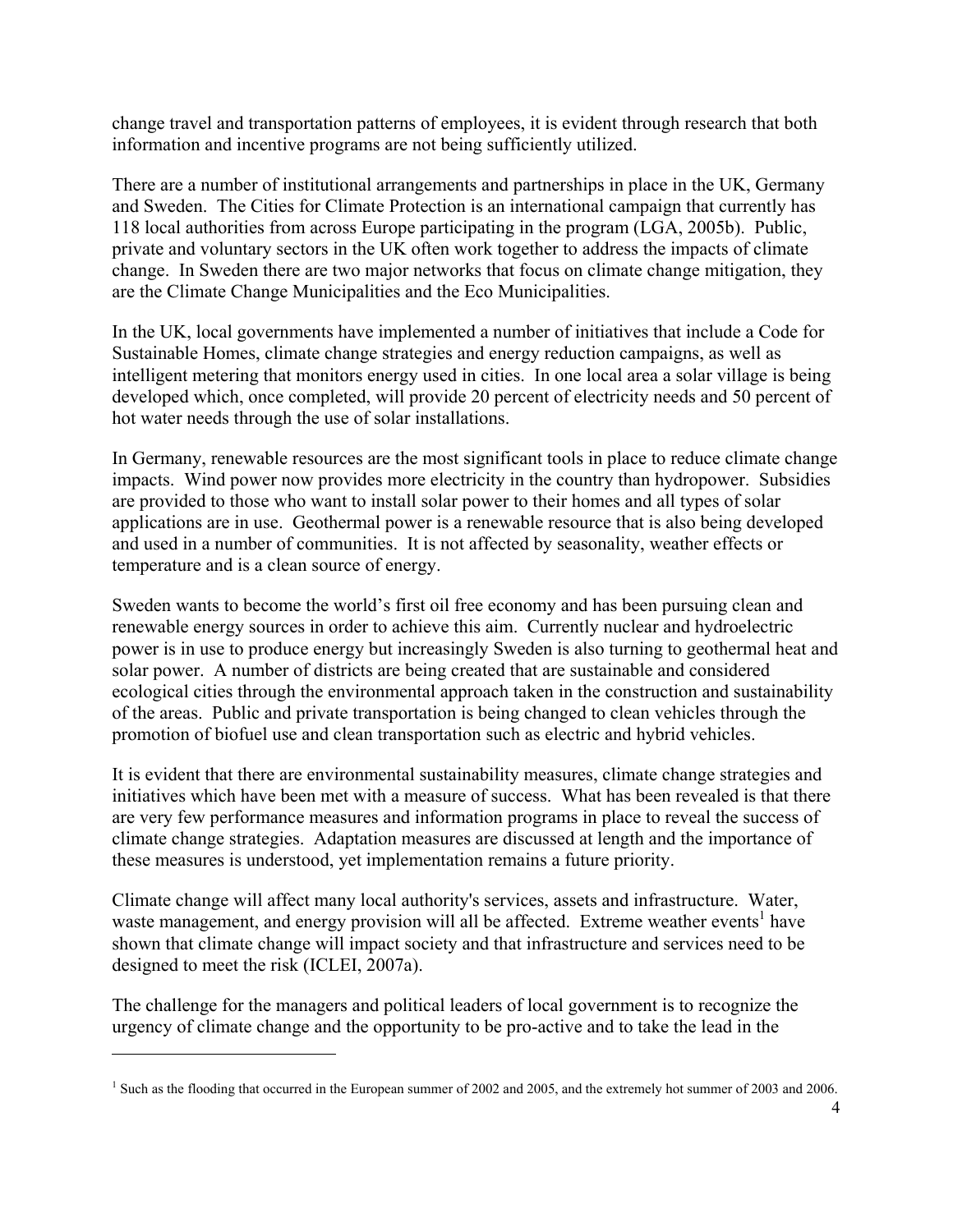interests of their community, without waiting for circumstances to force their hand (LGA, 2005: p. 14).

# **INTRODUCTION**

This paper will discuss initiatives that local governments in Europe have implemented in order to address climate change. The specific focus of the research will be in the countries of the United Kingdom, Germany and Sweden. The effect of climate change in Europe has prompted a number of local governments to act. Impacts have already been witnessed with intense rains and severe flooding, heat waves, drought, and rising sea levels. Climate change may also have serious negative effects for agriculture, community planning, economies and ecosystems (GOS, 2007a).

Local governments in these three countries are working towards managing the new conditions and reducing emission contributions in local areas. Sustainable solutions are being implemented in order to reduce climate change impacts as a result of human influence. In Europe, municipal leaders and representatives of local governments are committed to improving and implementing climate change mitigation and adaptation strategies (Amir and Peshawar, 2005).

The paper begins with a discussion of the current and future impacts of weather variability on a number of areas. These include the economy; the environment; public health; culture and recreation; and local government asset and disaster management in Europe. Following is a section which presents local government policies that have been put in place to address climate change. The discussion then identifies case study initiatives that have been implemented by local governments in each of the three countries to address the problem. The approach taken in order to discuss local government initiatives and responses to climate change include a literature review, data analysis, internet research, and a review of government documentation and climate policy research.

Europe has the highest population density (60 persons/ $km<sup>2</sup>$ ) of any continent; of the total European population, 73 percent live in urban areas (UN, 2004), with 67 percent in southern Europe and 83 percent in northern Europe (Alcamo, 2007). With more than 50 percent of the world's population living in cities, municipalities have a greater role to play to address climate change through the decisions they make (Amir and Peshawar, 2005). Local governments have the ability to change the amount of energy their communities use and consume. By making proactive and responsible decisions on areas such as land use, zoning, traffic management, building codes and any number of other activities, the effects of climate change can be significantly reduced.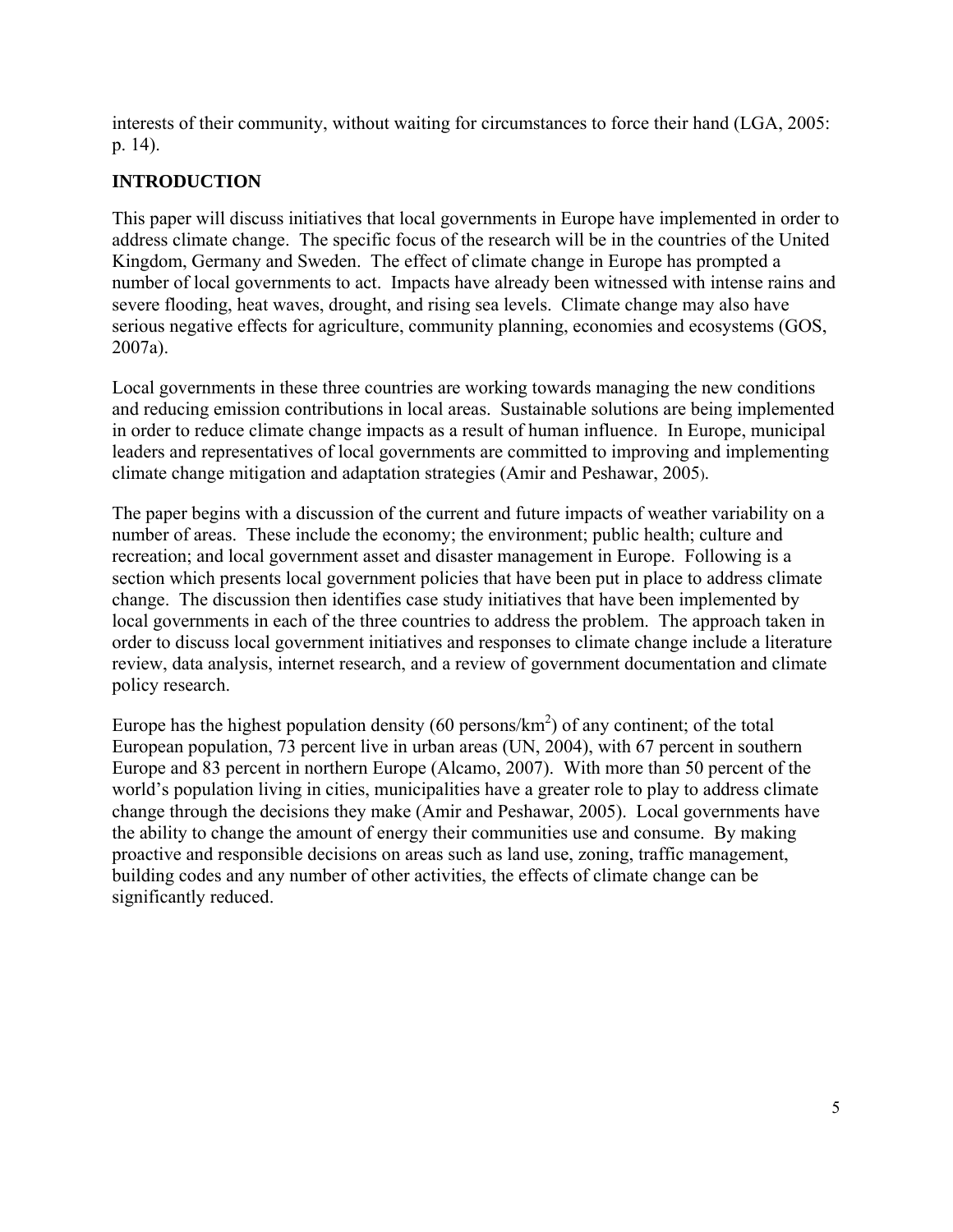#### **FINDINGS**

### **Section One: Climate Change Impacts on Local Government Activities in Europe**

# *1.1 Asset Management*

The effects of climate change and increased atmospheric  $CO<sub>2</sub>$  will have a number of consequences for European crop productivity, although Ewert *et al*. (2005) believe that  $technological developments<sup>2</sup>$  may help to mitigate the effects that climate change will have on the output of crops in Europe. However, this will mean greater strain on agricultural land as crop yields increase, and further stress on many water systems as availability decreases in the south and southeast as a result of higher temperatures (ibid).

Higher temperatures in Europe have the possibility of damaging rail and road surfaces. This in turn may reduce the comfort of passengers and threaten the stability of the transportation network (AEAT, 2003). With temperatures increasing, the use of air conditioning in private vehicles will rise significantly. There is a further possibility that there will be a reduction in the use of public transportation (Wooller, 2003). This may occur as a result of passengers not wanting to travel in conditions that are perceived to be uncomfortable due to increasing temperatures (LCCP, 2002a; LCCP 2002b).

An increase in extreme weather events may cause severe flooding, such as what has been seen recently in 2007. Underground rail systems and roads with inadequate drainage are at high risk of flooding and this will impact the transportation network of millions of commuters due to infrastructure damage (DEFRA, 2004). It is also believed that high winds may affect the safety of air, sea and land transport (Alcamo, 2007).

# *1.2 Economic Growth Management*

A number of economic effects have been identified as a result of climate change impacts on Europe's economy in the future. Industries located on or near the coastline will be affected by sea level rise. Recreational activities and preferences may change as a result of weather effects (outdoor/indoor). As witnessed in a number of countries in recent years, damage to homes and to personal assets due to extreme weather events will increase the number of insurance claims and will stress the viability of the insurance industry.<sup>3</sup>

Climate change may have significant impacts on a number of marine fish and shellfish in the north-east Atlantic (Clark *et al*., 2003). Climate change also threatens to disrupt the spawning habits of marine life and increase the levels of pollution found due to weather effects and sea level rise (Alcamo, 2007) putting stress on the fishing industry.<sup>4</sup> This will have significant adverse economic effects for those communities that are depen[de](#page-5-2)nt on the industry (Gitay, 2002).

<span id="page-5-0"></span><sup>&</sup>lt;sup>2</sup> Such as the introduction of new crop varieties and implementing improved cropping practices.<br><sup>3</sup> The Association of Pritish Insurary estimate that losses from natural disectors east \$60hm in 200

<span id="page-5-1"></span><sup>&</sup>lt;sup>3</sup> The Association of British Insurers estimate that losses from natural disasters cost \$60bn in 2003 and could be as much as

<span id="page-5-2"></span><sup>\$150</sup>bn by 2010 (LGA, 2005: p.9).<br><sup>4</sup> Researchers emphasize that the ability to assess a number of impacts such as biodiversity, effects on ecosystems, and even the socioeconomic costs of climate change in coastal and marine areas is limited.